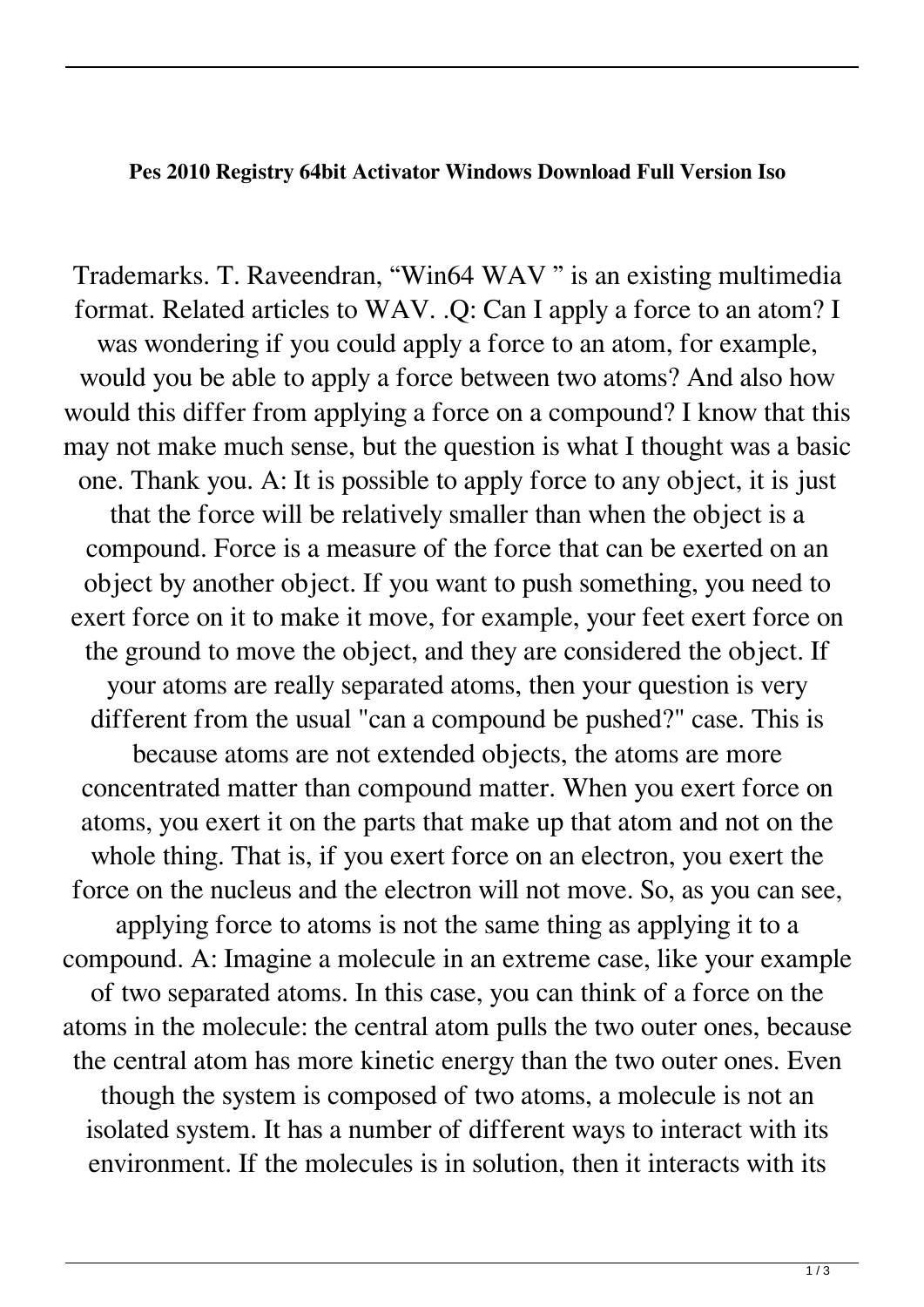solvent, and so does the central atom and the two outer ones. If the molecule is close to another molecule (e.g., in a crystalline lattice), then it interacts with the lattice. This makes the system a system of "extended" particles. But, if you isolate the two atoms far apart, the central atom pulls the outer



**[Download](http://evacdir.com/ZG93bmxvYWR8VW4xTVc5cU1ueDhNVFkxTWpjME1EZzJObng4TWpVM05IeDhLRTBwSUhKbFlXUXRZbXh2WnlCYlJtRnpkQ0JIUlU1ZA.transformer/unsung/borysenko/childern/paraphenelenediamine/squabble&cGVzIDIwMTAgcmVnaXN0cnkgZmlsZSBmb3Igd2luZG93cyA3IDY0IDEwNAcGV/storrey)**